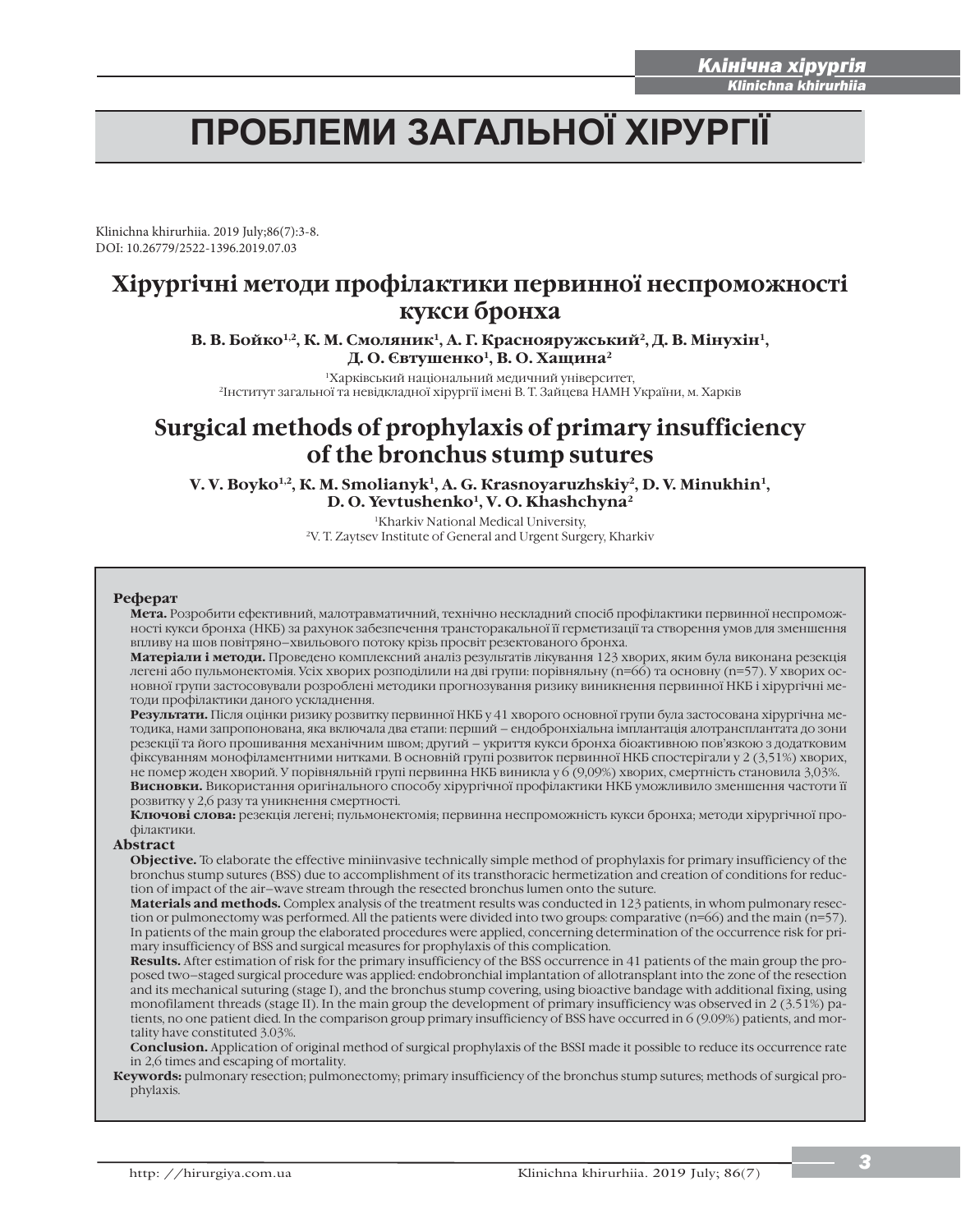## **Introduction**

i

Despite the development of modern medical science, in particular anesthesiology and technology of surgical operations, complications after lung operations remain an urgent problem in thoracic surgery. One of the terrible complications is the failure of the bronchial stump (FBS) after lung resection or pulmonectomy with the subsequent development of bronchopleural fistulas. According to the literature, FBS occurs in  $3 - 15\%$  of cases and there is no tendency to reduce the frequency of development of this complication. After pulmonectomy, the incidence of FBS increases significantly and can reach 34.5%, with mortality in the range of  $22 - 57\%$  [1, 2].

Most of the researchers distinguish the immediate causes of the primary FBS as insufficient sealing of the stump or suture divergence, which is associated with the cutting of staples through the thickened or sclerosed bronchus wall by the overlaing of the mechanical suture, which is primarily due to the increasing impact volume on the formed stump without the possibility of its adaptation and compensation of the increasing shock wave action of the air flow. The insufficient coverage of the bronchial stump and its direct contact with the pleural exudate play not the least role, which creates prerequisites for the developing of suture failure [3, 4].

Since 1924, various methods of plastic coverage of bronchial stump were developed and introdused in order to reduce the frequency of FBS development: pedicle flap from the diaphragm, mediastinal or costal pleura, costal pleuro–musculo–periosteal, pericardial and free flap of its own or canned deep fascia of the thigh, canned dura mater. But all these methods of additional strengthening of the suture line and closure of the suture canals against the spread of infection, have not been widely used due to high trauma, lack of effectiveness in the early postoperative period and severe cicatricial deformities in the late postoperative period [5, 6].

There are also known methods of endoscopic (bronchoscopic and thoracoscopic) adduction of fibrinogen–based glue to the bronchial stump, which additionally seals, increases the coagulation activity of the stump and reduces fibrinolytic activity, which creates optimal conditions for healing. Cyacrine glues (cyacrine) in conjunction with a collagen sponge are also used for a defect that has already developed [7, 8].

The disadvantages of these methods are technical difficulties and low efficiency of treatment of bronchial stump with glue compositions, which does not allow to create optimal conditions for healing and, accordingly, they do not exclude the development of FBS and do not reduce the frequency and severity of secondary complications. Therefore, these methods are not widely used.

A known method of bronchial stump coverage, which includes the sanitation of the tracheobronchial tree, bronchus resection, manual and mechanical fased sealing of the bronchial stump. Sealing is carried out by overlaying of sealing suture on the bronchus, then bringing part of the greater omentum on the vascular pedicle through the diaphragm into the chest cavity and fixing with single interrupted sutures, wraping the line of mechanical sutures.

Clinical evaluation of both the immediate and long–term results of this "method of choice" showed their inconsistency with the rather frequent development of specific complications: hernia along the omentum pedicle with its strangulation, partial and complete necrosis of the omentum, torsion of its pedicle and venous thrombosis of the feeding vessels, ileus, stasis and acute dilatation of the stomach, cecal inversion, damage of the colon arteries, perforation of the stomach after improper ligation of its wall, a variety of infectious and inflammatory complications [9].

In the clinic of the Zaycev Institute of General and Emergency surgery (Kharkiv, Ukraine), the method of preventing the FBS was developed, which includes the sanitation of the tracheobronchial tree, bronchial resection, manual and mechanical fased sealing of the bronchial stump. The sealing of the bronchial stump is carried out with three lines of sutures, one of which is mechanically performed, and the other two are done manually, and first, a mechanical suture is overlaid on the bronchial area, which is intended for resection, then a mattress hand suture is overlaid parallel and proximal to it, and then with the same ligature in the opposite direction – blanket hand suture, capturing the mattress suture and stump defect.

The described method allows to prevent the primary FBC by precluding the eruption of sutures and additional sealing of the stump. However, mattress and blanket sutures not only additionally seal the intersection zone of the bronchus, but also lead to impaired blood flow (additional ischemia) of the stump and increase the number of ways for the spread of infection in the double perforation of these zones.

A comprehensive analysis of the methods of post–resection sealing of the bronchus stump allows us to conclude that there are no uniform approaches to solving this problem, therefore the aim of our work in the development of a low–impact and technologically simple, easily reproducible method of sealing the bronchus stump with an assessment of its effectiveness is very relevant.

The aim of the study: was to develop an effective, low–impact, technically uncomplicated method of sealing the bronchus stump by providing transthoracic hermitization and creating conditions to reduce the impact of an air–wave flow through the lumen of the resected bronchus.

### **Materials and methods study**

The paper presents a comprehensive retrospective analysis of the results of surgical treatment of 123 patients who were treated in the clinic of Zaycev Institute of General and Emergency surgery (Kharkiv, Ukraine) in the period from 2007 to 2018, which underwent lung resection or pulmonectomy.

All patients according to the nature of the pathological process, age, sex, presence of concomitant pathology, volume of pulmonary resection, were divided into 2 representative groups, which allowed us to conduct a comparative analysis of the results obtained.

Group I (comparison group) – 66 patients who used traditional methods of surgical treatment. Group II (main group) – 57 patients in whom the developed methods of predicting the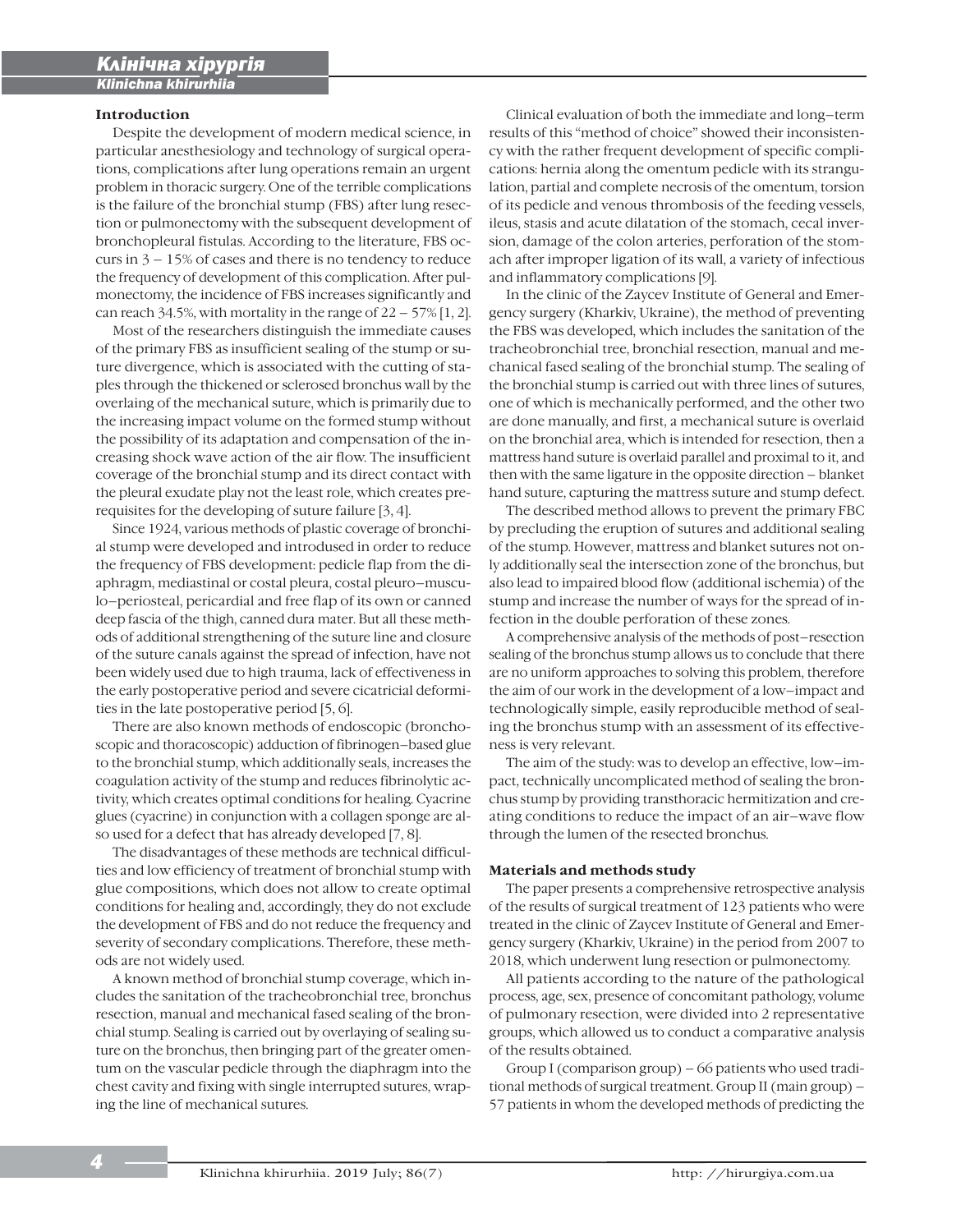risk of FBS and prevention of this complication were applied.

Patients of the main group at the stage of preoperative examination and treatment were evaluated by us according to the developed methodology for predicting the risk of developing FBS, which allowed us to apply individual tactics both in preoperative preparation and during surgical intervention [4].

Studying the reasons for the development of the bronchial stump insufficiency (BSI), many authors come to the conclusion that the development of the BSI is a biological problem. On this basis, the presence of comorbidity, which affects the preoperative condition of the bronchial wall, namely its reparative abilities, obtains a great importance. To assess this factor, we additionally studied the nature of the morphological changes in the bronchial wall in the resection area, depending on the accompanying pathology. Comprehensive histological and histochemical studies were subjected to resected lung tissue. The patients included in this stage of the study were divided into 3 groups. The criterion for the distribution of patients into groups was concomitant pathology: I group – 12 patients without concomitant pathology (comparison group); II group – 12 patients with concomitant chronic bronchitis; III group – 12 patients with concomitant systemic atherosclerosis.

The material for the morphological study was the resected lungs or lobes of the lungs of all the studied groups. The material was fixed in 10 % neutral formalin, after which the bronchial slices were excised directly in the resection zone with adjacent tissues about 0.004 m thick. The material was subjected to alcohol impregnation and paraffin embedding, sections were made 5–6 microns thick. Survey specimens stained with hematoxylin and eosin were used for a general assessment of the state of the examined tissues. Staining specimens with picrofuxin according to the Van Gieson's method were used to identify connective tissue structures. Histological and histochemical methods were carried out according to the prescriptions set forth in the manuals of histological technique and histochemistry.

After studying the unfavorable factors of the FBS development in operated patients of the comparison group, a method of preventing primary post–resection FBS was developed and applied in patients of the main group, which includes sanitation of the tracheal–bronchial tree, bronchial resection, mechanical and manual phased sealing of the bronchial stump [3]. Sealing was carried out according to the developed original surgical technique using two allografts in two stages, while at the first stage, the allograft was bronchoscopically injected into the bronchus to the level of resection and a sealing–fixing suture was overlaid, covering the bronchial lumen and fixing the "plug" from the self–absorptive 100% cellulose; and at the second stage, we covered the bronchial stump with an allograft in the form of a bioactive bandage and fixed it with interrupted single sutures with the dissolving monofilament thread.

i

This method was applied in 41 patients of the main group with moderate and high risk of developing FBS.

## **Results**

After conducting a comprehensive histological and histochemical study of surgical material, the following data were obtained. In patients of group I (without comorbidities): microscopic examination of the morphofunctional components of the lungs showed that their histological pattern is structurally and histochemically close to the normal structure of the examined organ, which allows to consider the study group as the group of comparison (*Fig. 1– 3*).

In patients of group II (with concomitant chronic bronchitis): microscopic examination of specimens in conditions of chronic inflammation in the bronchial walls and surrounding tissues showed the development of dystrophic, atrophic, disregenerative and destructive changes (metaplasia of the prismatic epithelium, the presence of ulcers and polypoid growth of the mucous membrane, hyperplasia and cystic transformation of bronchial glands), dyscirculatory processes (venous plethora of broncial vessels and surrounding tissues, the presence of blood clots in vessels of peribronchial tissue), marked sclerotic processes in the connective tissue and the vascular



*The sample of a large–caliber bronchus wall on the cross–section: a – mucous membrane; b – submucosal layer; c – hyaline plate of the fibrocartilage layer. Comparison group. Stained with hematoxylin and eosin,* u *100.*

*The sample of a large–caliber bronchus wall on the cross–section: a – multi–row ciliated epithelium; b – vessels of the mucous and submucous layers; c – bronchial glands. Comparison group. Stained with hematoxylin and eosin,*  $\times$  200.

*The sample of a large–caliber bronchus wall on the cross–section: a – the basement membrane of the bronchial epithelium; b – moderately pronounced fuchsinophilia of collagen fibers. Comparison group. Stained with pikrofuxin by Van Gieson's*   $method, x, 200.$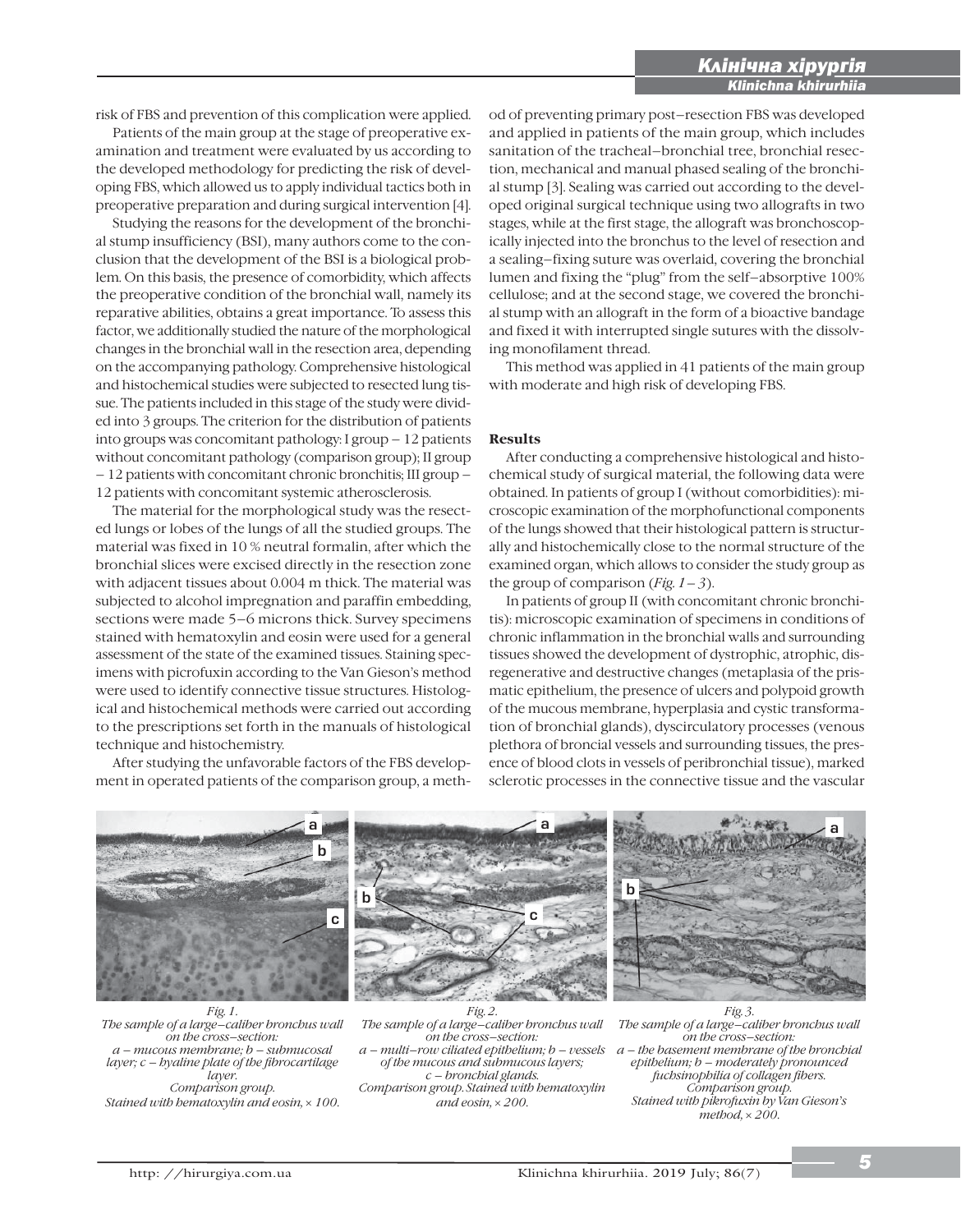# *ǖǷȑǹȑȃǹǬ ȁȑǼǿǼǯȑȋ Klinichna khirurhiia*

i



*Fig. 4. The sample of a large–caliber bronchus wall on the cross–section: a – polypoid growths of the mucous membrane; b – inflammatory infiltration of the bronchial wall; c – ulcerative defect of the mucous membrane. Group of chronic bronchitis. Stained with hematoxylin and eosin,*  $\times$  *100.* 



*The sample of a large–caliber bronchus wall on the cross–section: a – cystic enlargement of the bronchial gland; b – marked sclerosis of the submucosal layer. Group of chronic bronchitis. Stained with pikrofuxin by Van Gieson's*   $method, x 200.$ 



*Fig. 6. The sample of a large–caliber bronchus wall on the cross–section: a – inflammatory infiltration of the interalveolar septa; b – vascular thrombosis. Group of chronic bronchitis. S tained with hematoxylin and eosin, x 400.*



a b c d



*Fig.* 7 *The sample of a large–caliber bronchus wall on the cross–section. Sclerosis of the bronchial wall of with marked fuxinophilia of collagen fibers. Stained with pikrofuxin by Van Gieson's*   $method, x 200.$ 

*Fig. 8. The sample of a large–caliber bronchus wall on the cross–section: a – atrophy, lymphohistiocytic infiltration of the mucous membrane; b – plethora of vessels of the submucosal layer; c – hyperplasia of the bronchial glands; d – dystrophy of chondrocytes of hyaline plate. The group of atherosclerosis. Stained with hematoxylin and eosin,*  $\times$  *100.* 

*Fig. 9. Sclerotic changes of artery (a); nervous ganglion (b); venous congestion (c) in the peribronchial tissue at the intersection of the large–caliber bronchus wall. The group of atherosclerosis. Stained with pikrofuxin by Van Gieson's*   $method, x400.$ 

wall with impaired vascularization of the bronchial wall. The revealed pathological processes cause a significant deterioration in the local conditions of bronchial tissue regeneration and contribute to the formation of BSI in the postoperative period (*Fig. 4–6*).

Patients of group III (with concomitant systemic atherosclerosis): the microscopic examination of the specimens of the studied group showed the presence of dyscirculatory, dystrophic, sclerotic and atrophic changes in structural components of all layers of the bronchus wall, peribronchial tissue and adjacent lung tissue, which is due to chronic hypoxia resulting from atherosclerotic lesions in vessels. It can be assumed that the identified pathological changes in the tissues contributed to the inhibition and deterioration of the reparative process in the bronchus stump with the development of its insufficiency in the postoperative period (*Fig. 7–9*).

Based on the data of the morphological study of the surgical material, the intermediate results of surgical treatment in groups with and without concomitant pathology were analyzed. Failure of bronchial stump in the studied groups: group without concomitant pathology  $(n=12) - 1$  (8,3%), group with concomitant chronic bronchitis ( $n=12$ ) – 1 (8,3%), Group with concomitant systemic atherosclerosis  $(n=12) - 2 (16,6\%)$ . These data suggest that the presence of systemic atherosclerosis as a concomitant pathology has the most unfavourable impact on the healing of the bronchus stump.

After identifying the main factors for the development of BSI and assessing their significance, we conducted a stage of development and introduction of a method of surgical prevention of this complication.

A self–absorbable material based on natural cellulose was chosen as the allograft, while the allograft with predominantly regenerative effect was injected intrabronchially, and with predominantly antibacterial effect – extrabronchially.

The way of the sealing of the bronchus stump (two–stage process, the choice of materials for grafts and the sutures overlaing, as well as their location) made it possible to carry out a more reliable sealing and to prevent its further failure un-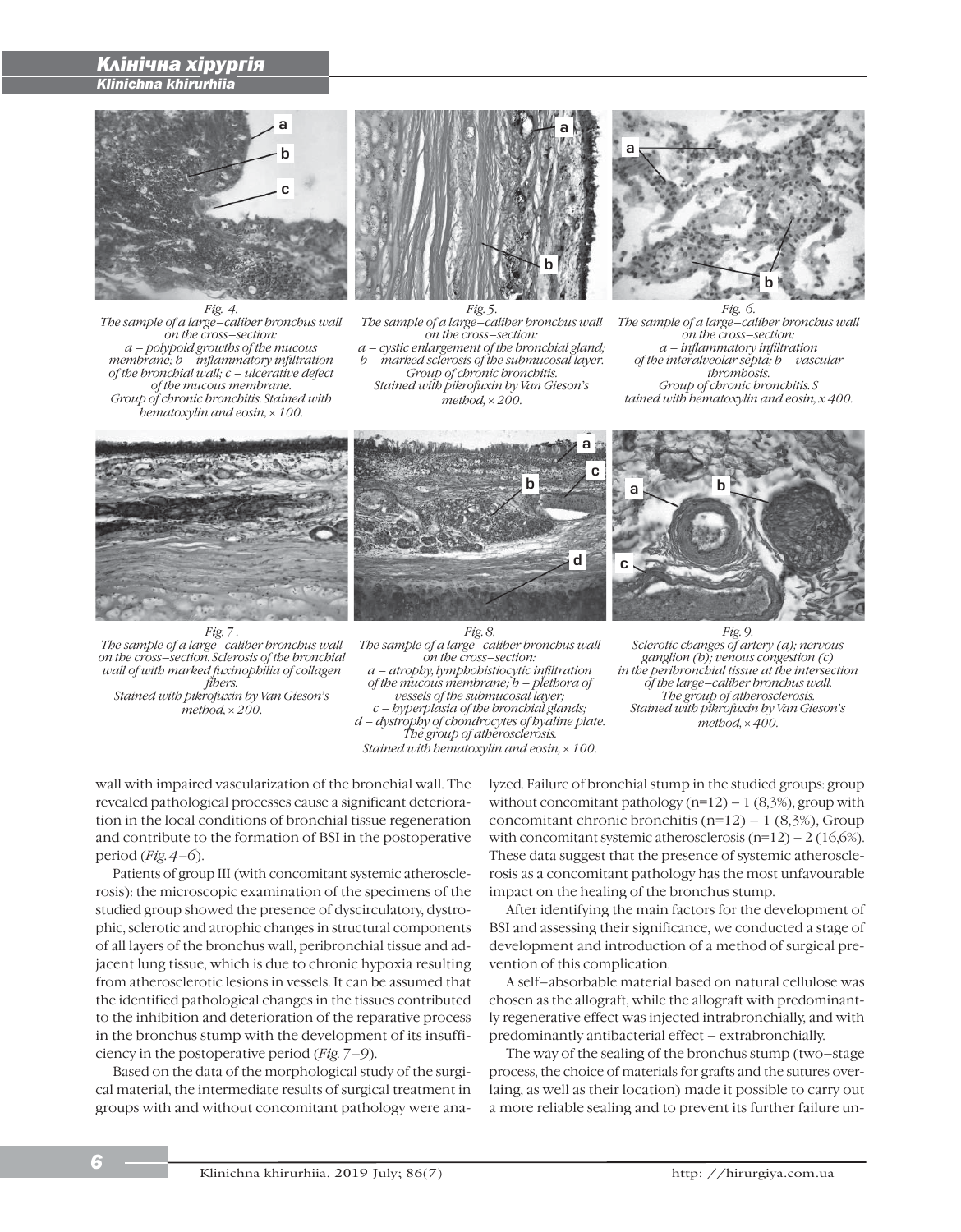# *ǖǷȑǹȑȃǹǬ ȁȑǼǿǼǯȑȋ Klinichna khirurhiia*



*The first stage of the operation, the bronchial stump is sealed from the inside by a cellulose allograft and mechanical suture.*

der the pressure of the air shock wave during breathing. At the same time, the internal allograft significantly reduced the pressure of the air wave on the mechanical suture and promoted more active development of the connective tissue and accelerated guaranteed occlusion of the stump. The allograft, which internally occluded the bronchus stump, prevented the crushing of tissues with staples of mechanical suture and stimulated the accelerated formation of scar tissue until the moment of self–absorption.

The properties of the external allograft allowed, on the one hand, to additionally seal the mechanical suture from the outside, and on the other hand, to prevent the development of infectious processes on its surface. As our clinical experience has shown, the choice of suture material for applying single blanket sutures with atraumatic self–absorbable monofilament thread is significant.

Monofilament thread has the "wick effect", which excludes the possibility of infection penetration through it. Due to the resorption of allografts and suture material, by the time of wound healing, no foreign bodies remain in the pleural cavity, which eliminates the conditions for maintaining the infection.

Thus, this method of prevention of FBS allows to protect the mechanical suture both outside and inside, while softening the pressure of the air shock wave during breathing with all the consequences that follow from this.

The method is illustrated by the *fig. 10, 11*.

In all patients operated with this method, first the sanitation of the tracheobronchial tree was performed with the help of a fibrobronchoscope, and as the initial stage of the surgical intervention, a graft (*1*) was installed in the bronchus, tamponized throughout the subsequent resection zone, and after thoracotomy, a mechanical suture (*2*) was applied with the capture of the allograft tampon. After that, the bronchus was resected within healthy tissue, and the stump (*3*), which was formed during this, was covered with allograft (*4*) in the form of a bioactive bandage with its fixation with a blanket suture



i

*Fig.11. The second stage of the operation, the bronchial stump is sealed outside by a second allograft.*

(*5*) with a monofilament thread. This monolithic thread was absorbed no earlier than after 3 weeks. It provided an additional hermetic function due to its overlaing, retreating from the mechanical suture (2) by approximately  $3 - 5$  mm. As allografts (*1, 4*), the dissolving materials from regenerated cellulose were used, while the allograft (*1*) with predominantly regenerative effect was injected intrabronchially, and the allograft (*4*) with predominantly antibacterial action, which is provided by its factory–impregnation with antiseptics, was injected extrabronchially.

# **Discussion**

With the same type of pulmonary pathology, as well as the types and volumes of surgical interventions, the accompanying pathology, especially in the absence of its preoperative correction, significantly affects the incidence of postoperative complications, increasing the risk of BSI from 8.3 to 16.6 % of cases. The presence of chronic inflammatory and especially vascular sclerotic changes in the bronchial wall leads to degenerative–destructive changes, which are caused by chronic hypoxia on the background of dyscirculatory disorders, local hypercoagulable syndrome, ischemic atrophy, hypercollagenosis and progressive sclerosis of the external adventive membrane of the bronchial walls. For patients subjected to a surgical treatment (lobectomy, bilobectomy, pulmonectomy) who have chronic bronchitis or marked atherosclerotic lesions of the vessels not only adequate bronchial tree sanation and vascular–thrombolytic preparation for the operation are necessary, but also the development of new methods of resection and management of bronchus stump with its sufficient sealing.

We analyzed the results of surgical treatment of patients who underwent lung resection and pulmonectomy. Two important indicators were evaluated – the frequency of the development of primary FBS and postoperative mortality. In the main group, in which the method of the prevention of pri